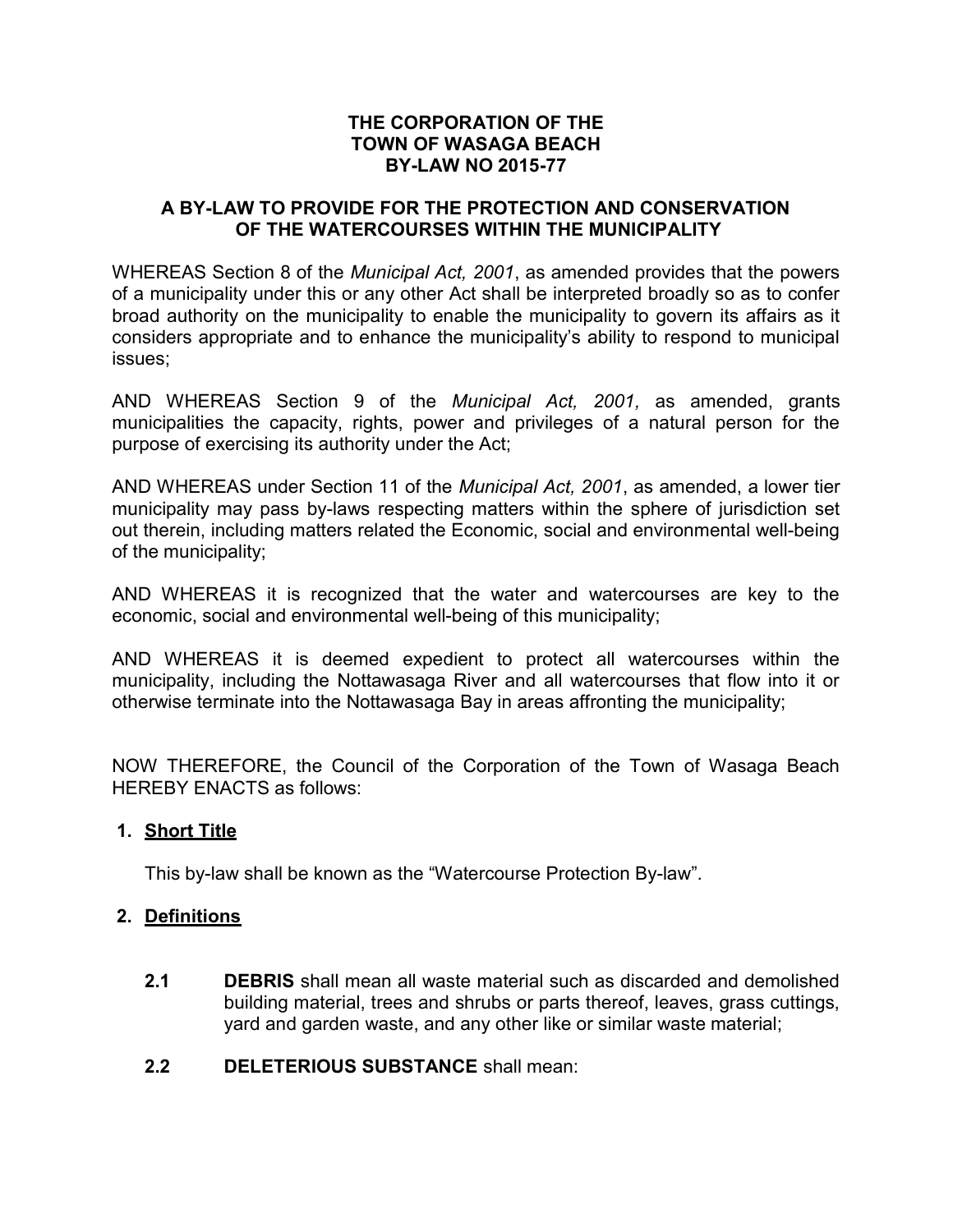- (a) any substance that, if added to any water, would degrade or alter or form part of a process of degradation or alteration of the quality of that water so that it is rendered or is likely to be rendered deleterious to fish or fish habitat or to the use by man of fish that frequent that water, or
- (b) any water that contains a substance in such quantity or concentration, or that has been so treated, processed or changed, by heat or other means, from a natural state that it would, if added to any other water, degrade or alter or form part of a process of degradation or alteration of the quality of that water so that it is rendered or is likely to be rendered deleterious to fish or fish habitat or to the use by man of fish that frequent that water,

and without limiting the generality of the foregoing includes:

- (c) any substance or class of substances prescribed pursuant to paragraph (2)(*a*),
- (d) any water that contains any substance or class of substances in a quantity or concentration that is equal to or in excess of a quantity or concentration prescribed in respect of that substance or class of substances pursuant to paragraph (2)(*b*), and
- (e) any water that has been subjected to a treatment, process or change prescribed pursuant to paragraph (2)(*c*);
- **2.3 DEPOSIT** shall mean the act of, or the permitting thereof, any discharging, spraying, releasing, raking, blowing, spilling, leaking, seeping, pouring, fouling, emitting, emptying, throwing, dumping, placing or any by another other action or inaction that, directly or indirectly, results in any foreign materials entering a watercourse or watercourse system or being situated where it will likely enter a watercourse or watercourse system;
- **2.4 FOREIGN MATERIAL** shall mean any liquid, solid or gaseous "thing" that did not immediately originate from within the watercourse or the bed of the watercourse, including, but not limited to, garbage, refuse, debris, domestic or industrial waste, a deleterious substance or anything that is prohibited entirely or in specific quantities, by any other by-law or statute or Regulation of the Province of Ontario or by the Parliament of Canada;
- **2.5 GARBAGE** shall mean all vegetable and animal matter subject to decay, whether it be household, commercial or industrial waste and shall include the wrappings in which the same is placed;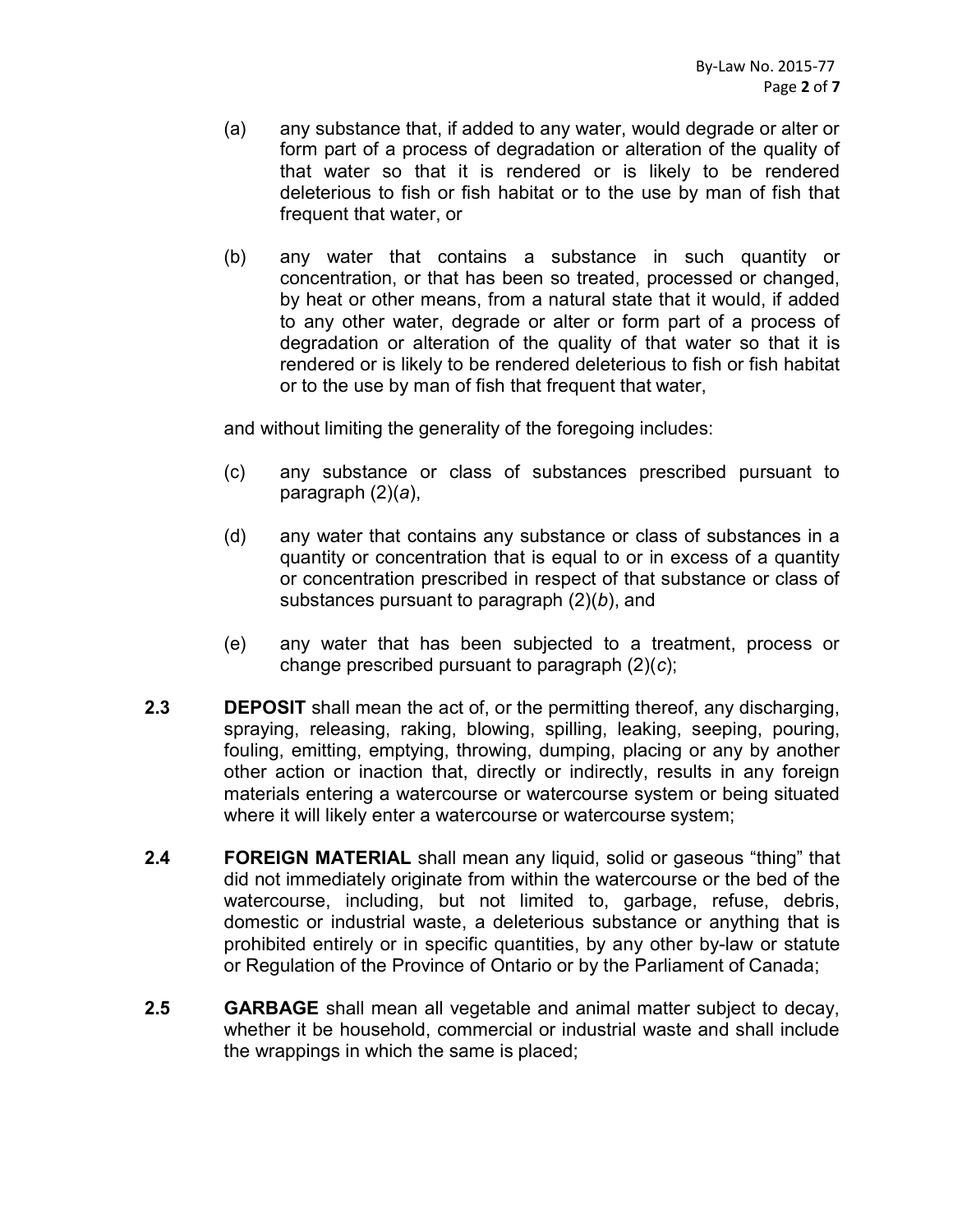- **2.6 OFFICER** shall mean all Municipal Law Enforcement Officers or Police Officers or other designated individuals appointed by Council to enforce the By-laws of the Municipality;
- **2.7 ORDER** shall mean an Order issued under a By-law of the Municipality pursuant to section 444 and 445 of the *Municipal Act 2001*, S.O. 2001, c. 25; as amended;
- **2.8 OWNER** shall have the same meaning as the "owner of Shoreline Materials";
- **2.9 OWNER OF SHORELINE MATERIALS** shall include the owner or tenant of:
	- (a) the real property upon which the Shoreline Materials are partially or fully situated upon or form a part thereof, and
	- (b) the real property which immediately affronts the shoreline materials, which may be partially or fully upon lands owned by other person(s) but are utilized, attached or historically formed as an extension of one or more adjoining real property(s) that provide access and proximity to the adjacent water body including docks and other structures that are under the control of said owners/tenants.
- **2.10 REFUSE** shall mean all waste material such as, but not limited to, crockery, glass, bones, metal, rags, discarded wearing apparel, discarded furniture and appliances, and all such other kinds of discarded items which may be subject to decay;
- **2.11 REGULATED AREA** shall be the area under jurisdiction of the Nottawasaga Valley Conservation Authority regulations;
- **2.12 SHORELINE** shall mean the area(s) of lands which are adjacent to, touching from time to time, or covered by the waters of a watercourse, and includes lands "regulated" by the Nottawasaga Valley Conservation Authority to the extent necessary to accomplish the purpose of the by-law;
- **2.13 SHORELINE MATERIALS** shall mean any soils, or components thereof, rocks, wood or wood works, cement works, metal works, docks, breakwalls, wave walls, retaining walls or any other natural or artificial or foreign materials that are situated to affront a watercourse or is in direct contact with the watercourse wholly or from time to time;
- **2.14 WATERCOURSE** means a creek, pond, lake, river, stream, or brook, whether usually containing water or not and any spring or wetland that is integral to a watercourse;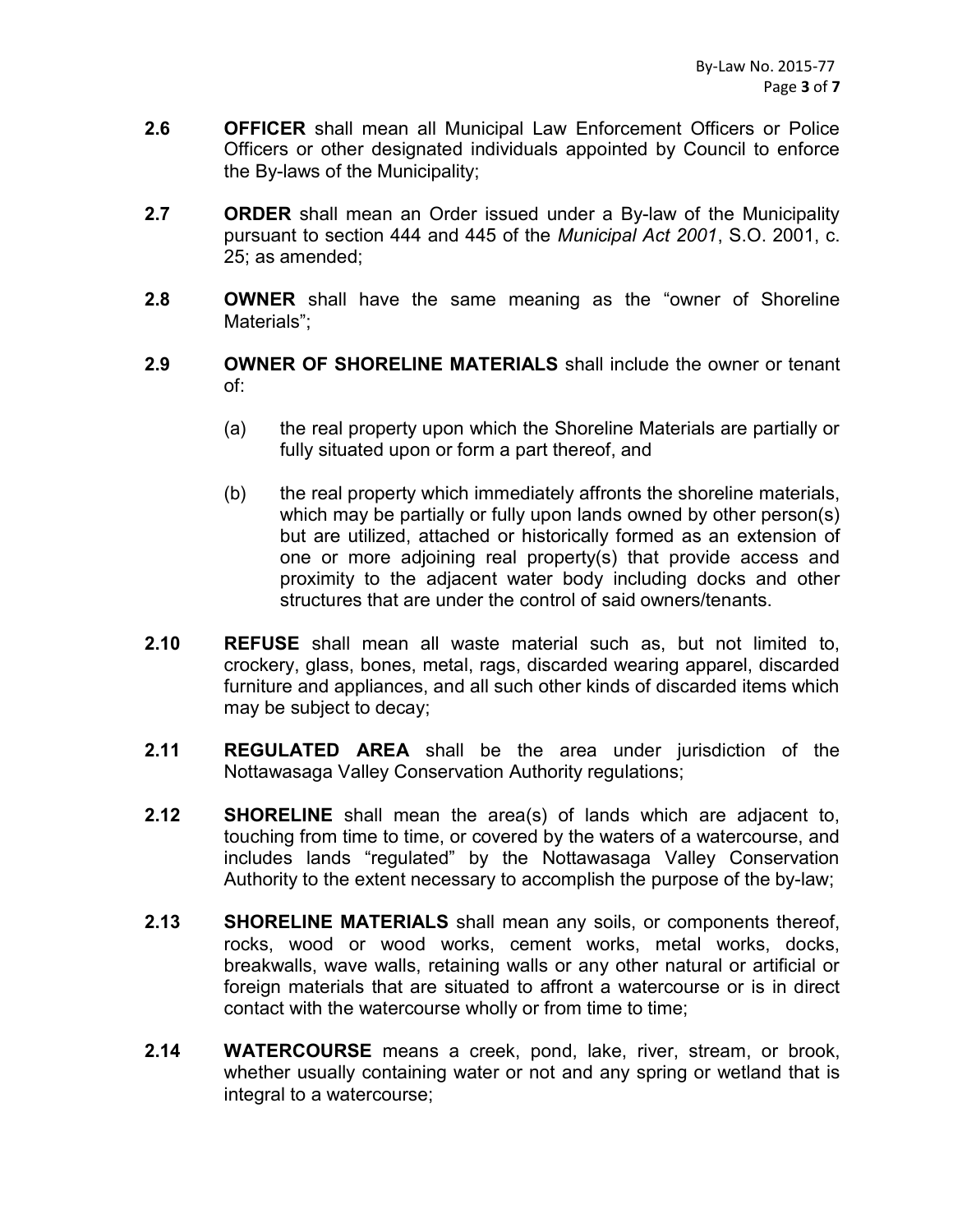- **2.15 WATERCOURSE SYSTEM** means Watercourses and waterworks, ditches, drains or sewers, drainage works, mains, pipes, culverts, catch basins. Leads, and curbs and gutters, located in the District on private or public property, by which surface or ground water is conveyed to receiving waters; excludes stormwater control basins (but not their discharge outlets or channels);
- **2.16 WETLAND** means land, with or without visible banks, which is inundated or saturated by surface or groundwater at a frequency and duration sufficient to support, and under normal conditions supports, a prevalence of vegetation typically adapted for life in saturated soil conditions, including swamps, marshes, bogs and similar areas, also includes all land within 7.5 metres of any land meeting that description, measured horizontally.

### **3. General Prohibitions**

- **3.1** Except where otherwise explicitly authorized by law, no person shall deposit or permit the deposit of any foreign materials into any watercourse or watercourse system that exits or flows within the municipality boundaries of the Town of Wasaga Beach.
- **3.2** Except where otherwise explicitly authorized by law, no person shall deposit or permit the deposit of any shoreline materials into any watercourse or watercourse system that exits or flows within the municipality boundaries of the Town of Wasaga Beach.
	- 3.2.1 Section 3.2 above does not apply where the shoreline materials are fixed in-place and function for origin of purpose, without eroding, corroding or deteriorating into watercourse or creating a nuisance or potential hazard to watercourse users.
	- 322 Section 3.2 above does not apply where approved construction or maintenance works are being undertaken and are being carried out in accordance with the conditions of that approval.
	- 323 Section 3.2 above does not apply to the Province of Ontario Conservation Authority or any other Government Organization that has authority to work or alter the Shorelines or Shoreline Systems or any watercourse. or to maintenance or other works conducted by, or on behalf of, the Town of Wasaga Beach.
- **3.3** Except where otherwise explicitly authorized by law, no person shall store, hold or maintain accumulations of foreign materials in such a location or under such circumstances that would likely result in the eventual deposit of such materials into the watercourse or watercourse system, either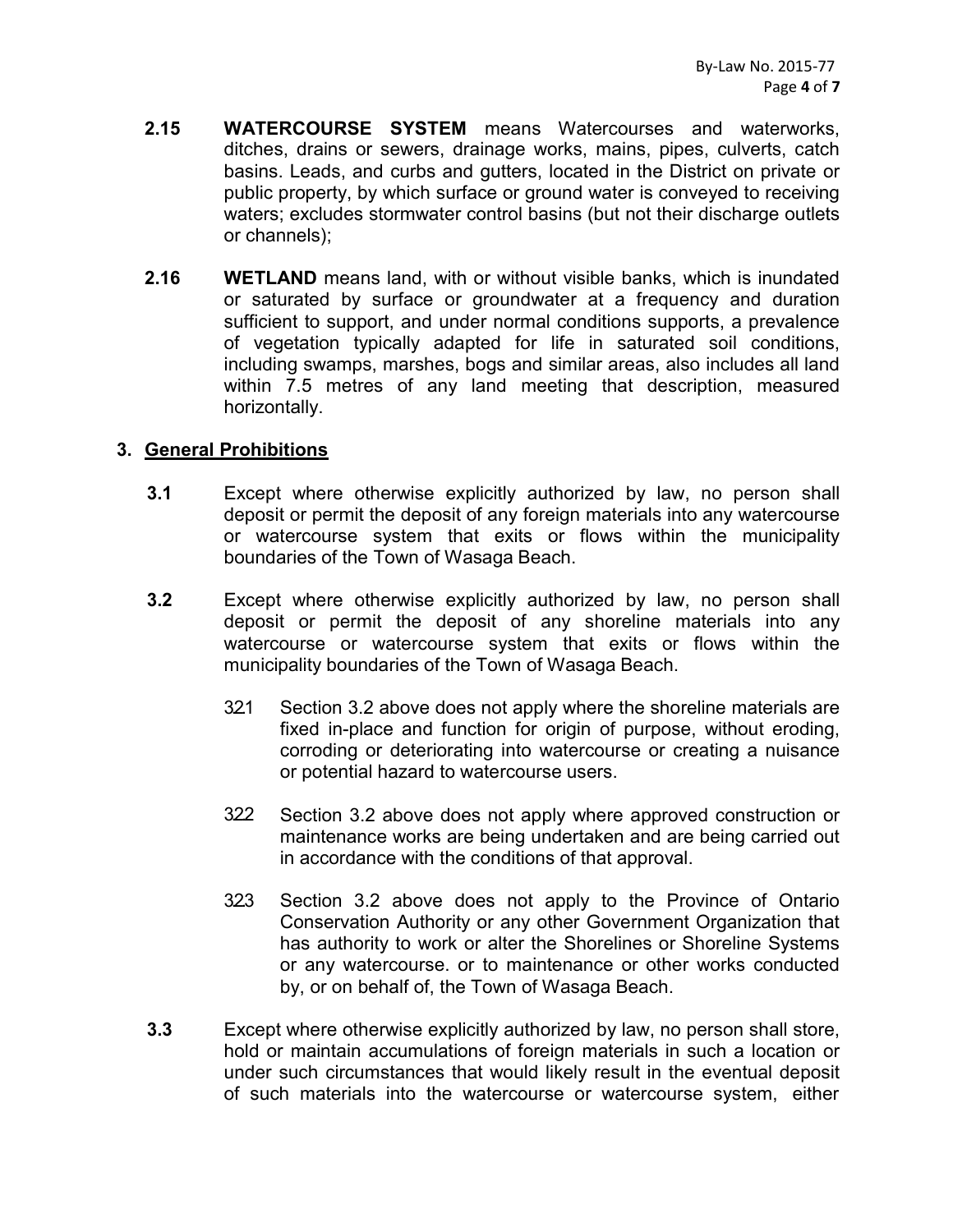through natural environmental factors (wind, rain, erosion, gravity, animals, etc.) or other human activities.

- **3.4** Except where otherwise explicitly authorized by law, no person shall store, hold or maintain accumulations of shoreline materials in such a location or under such circumstances that would likely result in the eventual deposit of such materials into the watercourse or watercourse system, either through natural environmental factors (wind, rain, erosion, gravity, animals, etc.) or other human activities.
- **3.5** For the purpose of interpretation of 3.1, 3.2, 3.3 or 3.4 above, it need not be proven that any "deposit" had occurred; only that on a reasonable balance of probability, that a deposit of some such materials has already occurred or would eventually occur.

### **4. Exceptions**

Notwithstanding the sections above, nothing in this by-law is intended to prevent the lawful seasonal or temporary, uses of the watercourses by the operation of recreational watercraft or associated navigational aids, or the lawful placement and use of docks that does so without offending section 3.1 above.

### **5. Entry and Inspection**

Officers shall have the right to enter and inspect property pursuant to the *Municipal Act, 2001*, sections 444 and 445, and set out in the Municipal By-law.

#### **6. Obstruction**

No person shall obstruct or attempt to obstruct any Officer or other person, who is exercising a power or performing a duty under this By-law or any other Town of Wasaga Beach By-law or the *Municipal Act, 2001,* S.O. 2001, c. 25, as amended or its predecessor.

# **7. Orders and Remedial Action**

- **7.1** If an Officer is satisfied that a contravention of any By-law has occurred, the Officer may make an order requiring the person who contravened the By-law to discontinue the contravening activity, known as an Order to Discontinue Activity, requiring the person who contravened the By-law, or who caused or permitted the contravention, or the owner or occupier of the Land on which the contravention occurred, to discontinue the contravention.
	- 7.1.1 An order under subsection 7.1 shall set out,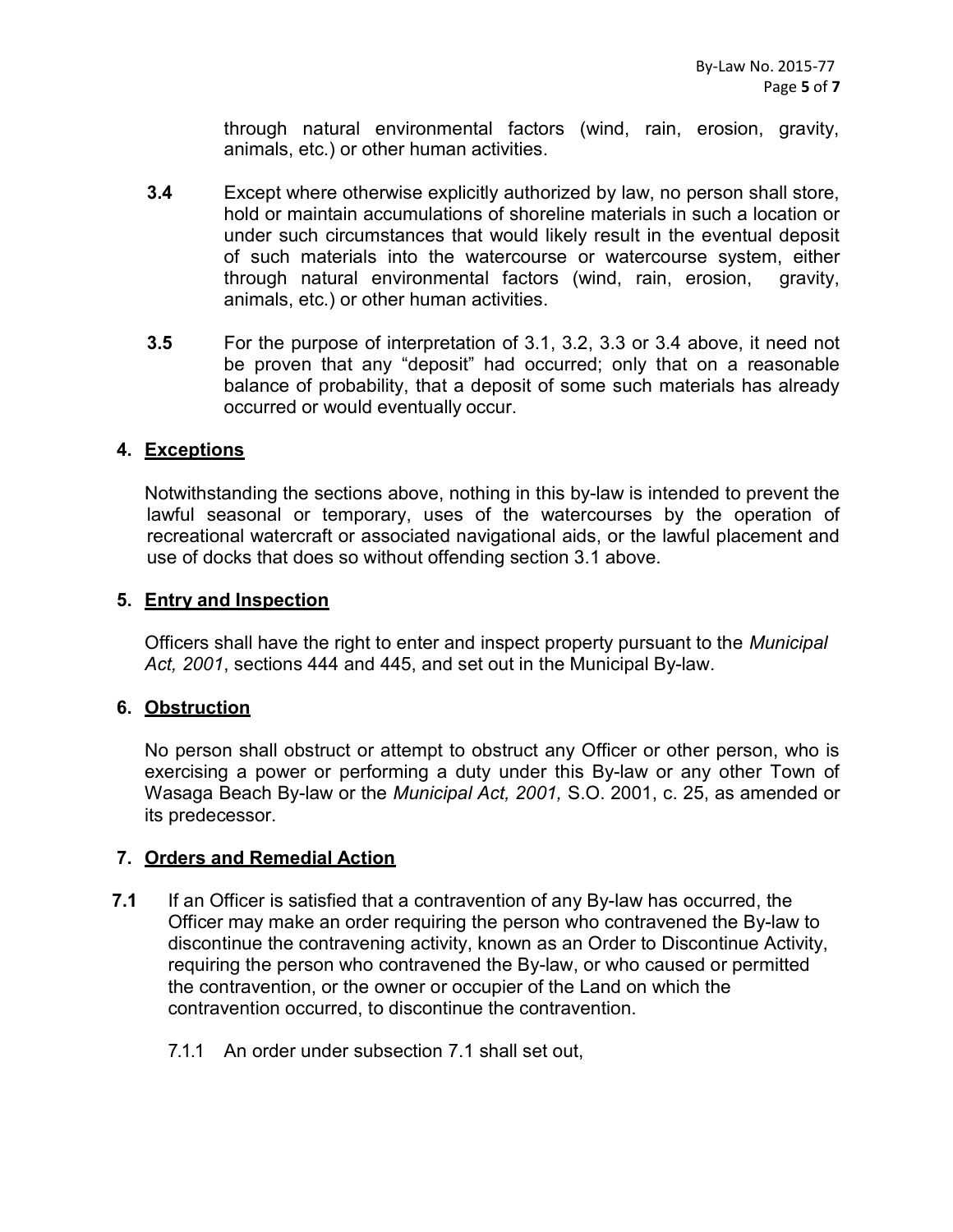- a) reasonable particulars of the contravention adequate to identify the contravention and the municipal address on which the contravention occurred;
- b) the date by which there must be compliance with the order; and
- c) the date on which the order expires.
- **7.2** If an Officer is satisfied that a contravention of any By-law has occurred, the Officer may make an order requiring the person who contravened the By-law to do work to correct the contravention, known as a Work Order.
	- 7.2.1 An order under subsection 7.2 shall set out,
		- a) reasonable particulars of the contravention adequate to identify the contravention and the municipal address of the property on which the contravention occurred;
		- b) the work to be done and the date by which the work must be done; and
		- c) the date on which the order expires.

# **8. Offence**

- **8.1** Any person who contravenes any of the provisions of this By-law including failure to comply with an Order, is guilty of an offence and upon conviction is liable to a maximum fine of \$100,000.00.
- **8.2** Upon conviction, in addition to any other remedy and to any penalty imposed by this By-law, the court in which the conviction has been entered and any court of competent jurisdiction thereafter may make an order prohibiting the continuation or repetition of the offence by the person convicted.

#### **9. Municipality Power to Remedy**

Where a person fails to do a matter or thing as directed or required by an Officer or other person pursuant to this By-law or other Town of Wasaga Beach By-law or the *Municipal Act, 2001*, S.O. 2001, c. 25, as amended, the matter or thing may be done by the municipality at that person's expense which associated costs may be added to the tax roll of the person to be collected in the same manner as property taxes.